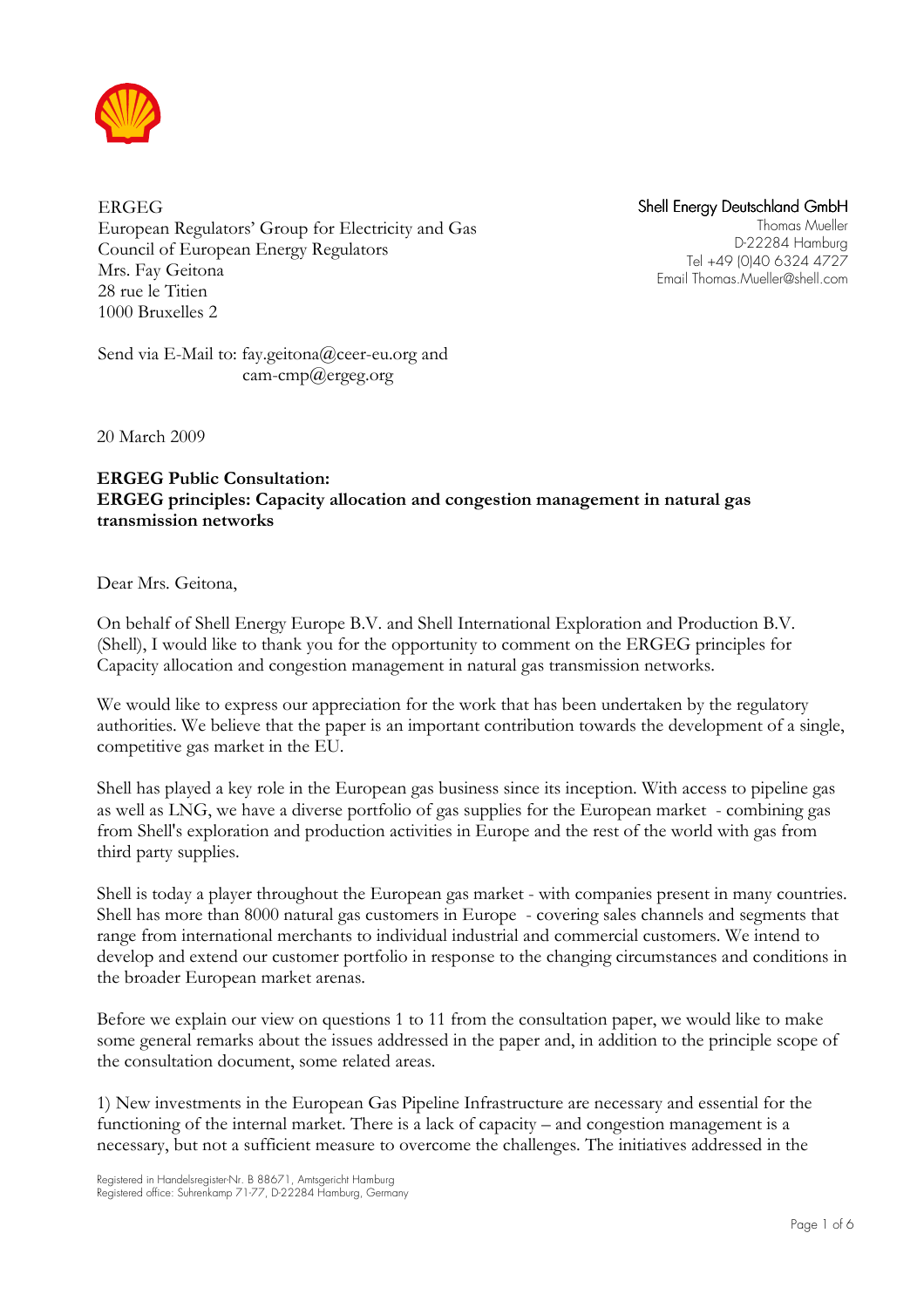consultation paper will most likely bring some capacity to the market. But it will by far not be sufficient for the development of a secure and adequate European gas grid. A positive investment climate including investment friendly regulatory settings with appropriate tariff regimes is of utmost importance. That's why we believe, a pan-European statement on principles for capacity and congestion management should not exclude investment or tariff issues.

2) In order to optimise the effectiveness of inter-grid investments, TSOs need to co-ordinate their respective plans. This co-ordination must be based on the requirements signalled by shippers engaged in inter-TSO gas shipping activities. In a similar vein, investments in grid entry capacity undertaken by a TSO should be based on jointly agreed upstream (supply) and downstream (demand) signals and forecasts of different sources – including key producing undertakings – into account. These activities should be facilitated and supported by regulatory bodies.

An improved co-ordination of TSOs investments would also be very beneficial for security of supply within the European Union. Secure, expanded and interconnected gas grids are one of the most important prerequisites for a secure gas supply in Europe. They will not be achieved just by setting up new capacity allocation or congestion management procedures.

3) We very much support a level playing field in the European gas market. To that end we support the full and equal implementation of the Gas Directive as well as an enhanced European coordination of regulation of energy markets. Care must be taken, however, to achieve fit for purpose regulation that simplifies the rules and reduces the over-complication currently experienced in some Member States.

In the case of capacity management and congestion management, we see a clear case for stringent rules and principles with only minor competencies for national regulatory authorities to interpret and apply. We challenge all statements in the document where national regulatory authorities explicitly get the competencies "to set out further details" or "to review" – and as a consequence – change rules and principles of the European standard.

In addition, we would prefer to see a rather realistic timeline for the implementation of the new system. From our perspective, a 6 months transitional period starting almost immediately as outlined in principle G4.4 is inappropriate. It would most likely result in massive disturbance of current operations and almost immediately lead to further member state specific implementation levels.

4) We support regulatory powers where they are needed as a proxy for market forces. In such cases actions and interventions by the regulator need to be based on objective criteria and regulators must be accountable with a clear process in place in case of disputes. We oppose market interference in the absence of violations of competition rules.

5) Finally, we once more would like to address the requirement that existing capacity contracts have to be respected. This is true irrespective of the details of a potentially new capacity and congestion management regime for Europe.

If inconsistencies between current and future system would occur, there should be at least a migration path which compensates commercial impacts.

In the following, we will give you our view about questions raised by ERGEG in the consultation paper:

## Question 1: Do you agree with the problems that ERGEG has identified with capacity allocation and congestion management? Are there other aspects that should be taken into account?

Answer 1: We agree with the challenges described by ERGEG. Nevertheless, we would suggest to bring them into a more general perspective, before discussing operational details.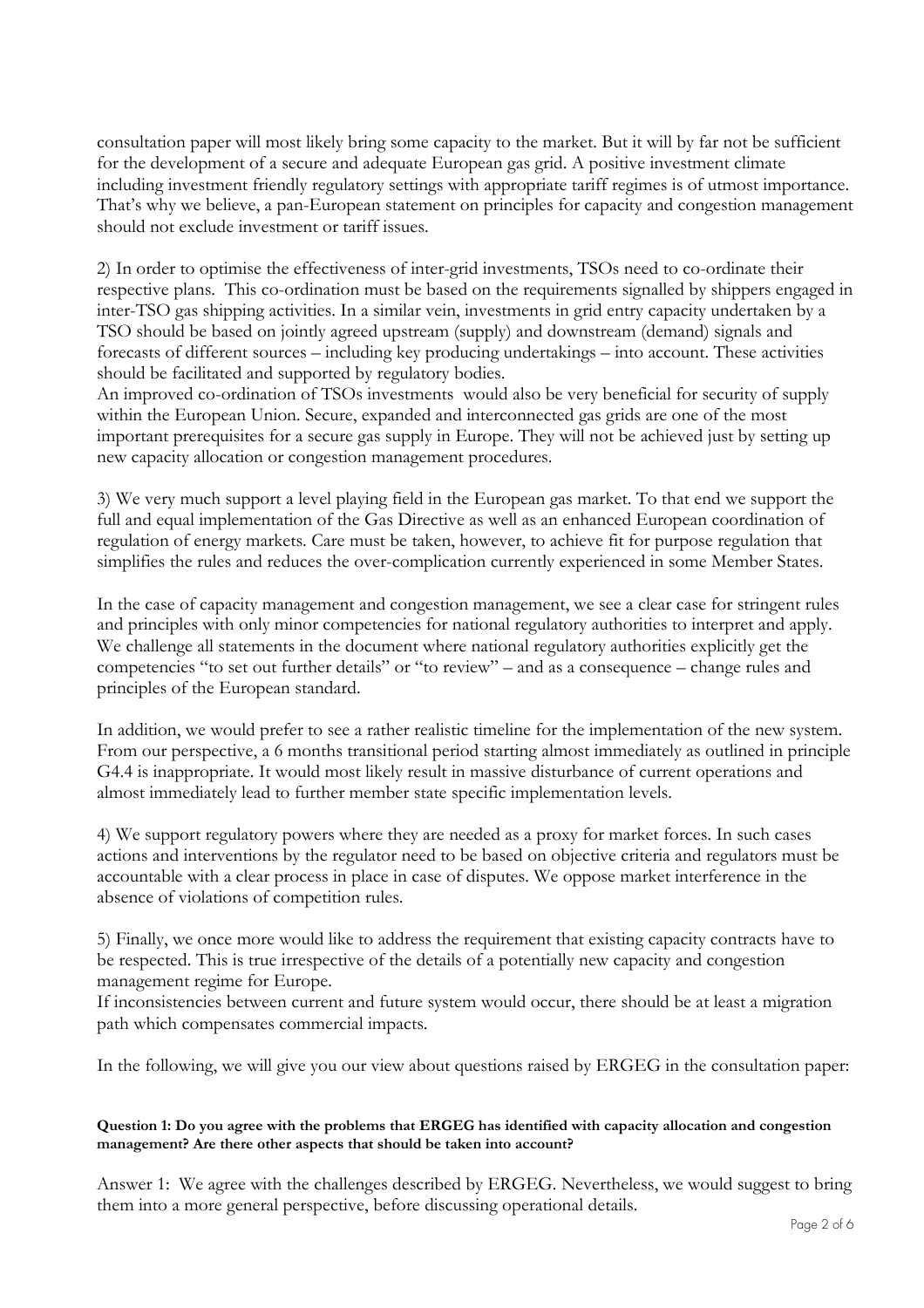In addition to the points made by ERGEG, we would propose to add at least the following themes on the list of challenges, too:

- Security of Supply:
	- o As mentioned above, we see a fundamental need for new investments in grid infrastructure in whole of Europe. The necessary expansion (additional capacity) can't be generated just by a more intelligent management and/or usage of existing capacity.
	- o Confidence and trust in Europe as business partner for suppliers from outside the EU. New regulations shouldn't put long term business relationships at risk.
- Market structure (short term vs. long term market): While we acknowledge that there is a role for short-term business in the gas market, we also see that the gas business in Europe is fundamentally long-term orientated and this is likely to remain to be the case in future.

Long term capacity bookings are – and will be - an important factor for the market to function. As a matter of fact, long term capacity contracts are quite often a prerequisite for gas to flow to the European Union, enabling a liquid commodity market.

- Harmonization of regulation in member states: See general comment above (No. 2).
- Seamless operations:
	- o Beside the harmonization of regulations in the member states we would raise awareness for the need of a standardisation of the whole operational framework: I.e. processes, tools and contracts for capacity booking, trading and usage should be standardized, fit for purpose and very efficient.
	- o There is also merit in TSOs harmonising the tools available to them to offer and manage capacity rights; the resulting simplification could benefit competition between shippers and make new entry easier. However, in doing so, care has to be taken that harmonisation and simplification does not result in an inappropriate allocation of risk that damages competition. For instance, with respect to the use of a capacity buyback mechanism, we would be interested to know why a TSO should not bear the costs associated with its inability to make available it has sold?

#### Question 2: The scope of ERGEG's principles and of the derived proposals covers bringing capacity to the market where there is currently contractual congestion. Do you agree with this approach?

Answer 2: Yes, if it is seen into the wider context. We agree that there is room for improvement and that the situation should be improved. Nevertheless, it will not overcome the issue of necessary, additional investments in the expansion of the grid.

#### Question 3: In principle, European regulators consider FCFS allocation potentially discriminatory. Do you share this view? What do you think about the proposed mechanisms (OSP with subsequent pro-rata allocation or auctioning)?

Answer 3: From our point of view, FCFS has the potential to be discriminatory only in cases where congestions occur. In other words: FCSC shall be the standard allocation method. Only if congestions are foreseen and no other means of satisfying capacity requests are realistic (e.g. by sale of capacity at secondary market), OSP could be an alternative.

Theoretically, the method of an "Open Subscription Period" (OSP) can reduce the risks of discrimination. Nevertheless, if not designed appropriately, OSP could bring more problems to shippers business than advantages.

Depending on the setting of the process, there are three types of risks which should be mitigated when designing the OSP process:

• Volatility of price for capacity: Prices in auctioning processes will be volatile - which is a new risk for the supplier and has to be mitigated.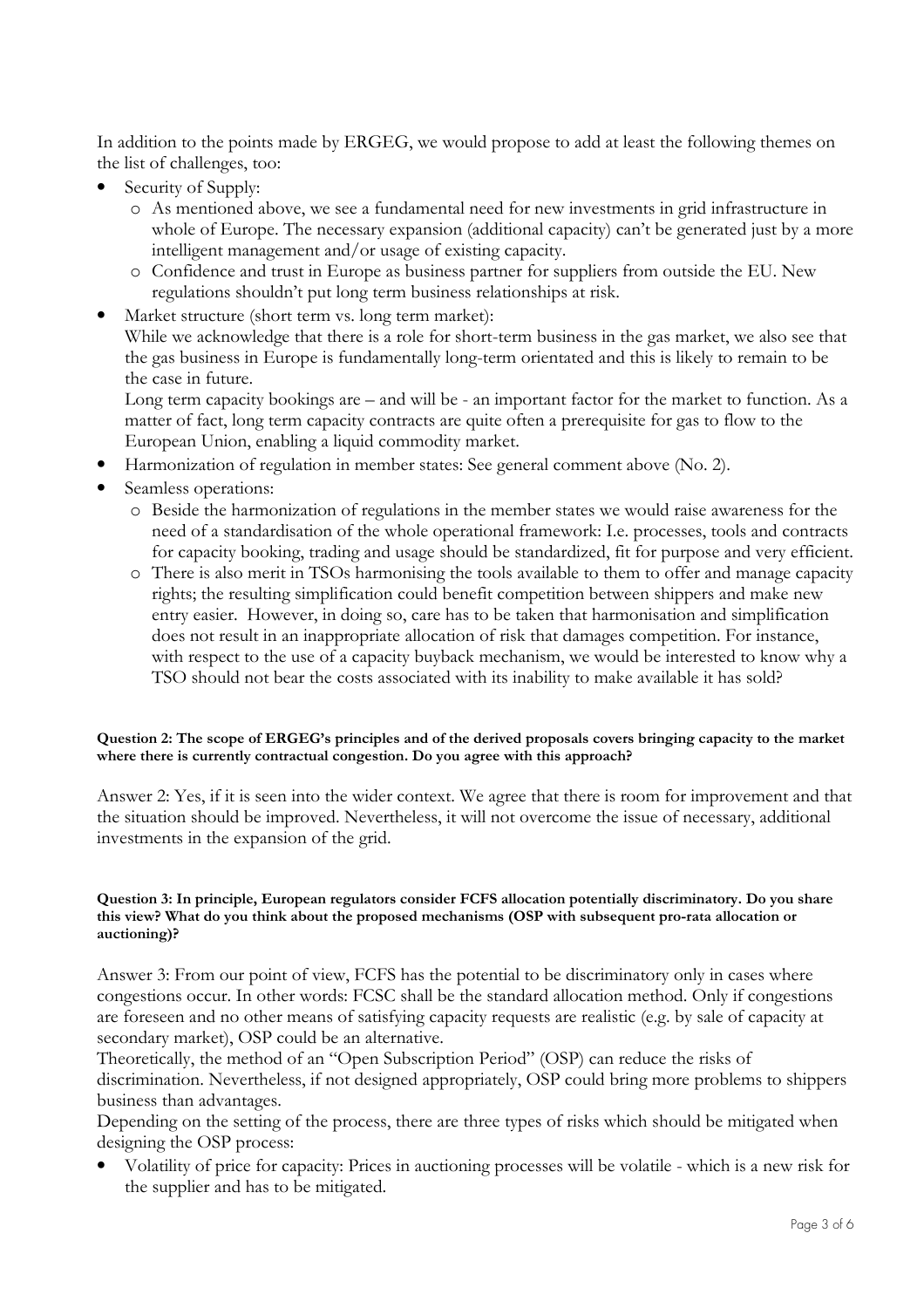- Access to necessary capacity: If suppliers get pro-rata allocations, they can't be sure to get all the capacity they need. If a liquid secondary market does exist, this risk could be converted to a price risk. Otherwise transport qualifications would become necessary.
- On-time availability of capacity: OSP should be run frequently in order to guarantee access to new capacity (short- and long-term) whenever needed. Otherwise, the market would develop distinct "contracting periods" which would bring unnecessary stress to the system: On a first-come-firstserve (FCFS) basis, transport qualifications can be removed almost immediately (in case of successful booking). In an OSP system, parties would have to wait until OSP process has terminated.

If these issues would be addressed appropriately, we would prefer – in the case of congestions – frequent OSP processes with auctioning. Revenues generated above the level of regular tariffs should be used to incentivize investments to remove the congestion. If no congestions are foreseen, FCFS shall be the standard.

## Question 4: In your view, what is the future importance of the proposed capacity products (firm, interruptible, and bundled) and of the proposed contract duration (intra-day up to multi-annual)?

Answer 4: As mentioned above, we see that the gas business in Europe is fundamentally long-term orientated and this is likely to remain to be the case in future. That's why we see firm, multi-year capacity products as top-priority.

For the sake of a better integration of the European market, we would appreciate a closer cooperation between adjacent TSOs and offers for bundled products. This off course would also require close alignment of NRAs involved.

With respect to interruptible capacity, please also refer to our response to question 6.

## Question 5: What is the role of secondary capacity trading?

Answer 5: If appropriate setting is achieved (see "seamless operation" in answer 1 - standardized, low transaction/registration fees, few and efficient trading platforms) a healthy secondary market could develop. From our perspective, this market will be more interesting for short term trading oriented activities. E.g. arbitrage and other optimization deals, seasonal opportunities and supply of balancing energy. It is unlikely that "secondary capacity" will in future play an important role in the long term supply business.

#### Question 6: How do you assess the proposed measures to enhance the availability of firm capacity and to improve short-term and long-term congestion management?

Answer 6: For the sake of trust in the regulatory environment it has to be guaranteed that existing commercial contracts are not impacted. All measures which would restrict the rights of the capacity owners have to be avoided. If inconsistencies between current and future system would occur, a migration path compensating commercial impacts shall be foreseen.

From that perspective, we would especially challenge the following principles:

- G4.1.2 Limitation of existing re-nomination rights.
- G4.2 Withdrawal of underutilised capacity (very vague description of conditions which would justify withdrawal, principle and definitions used offer to much room for interpretation).
- G4.4 Existing contracts (implementation within 6 months).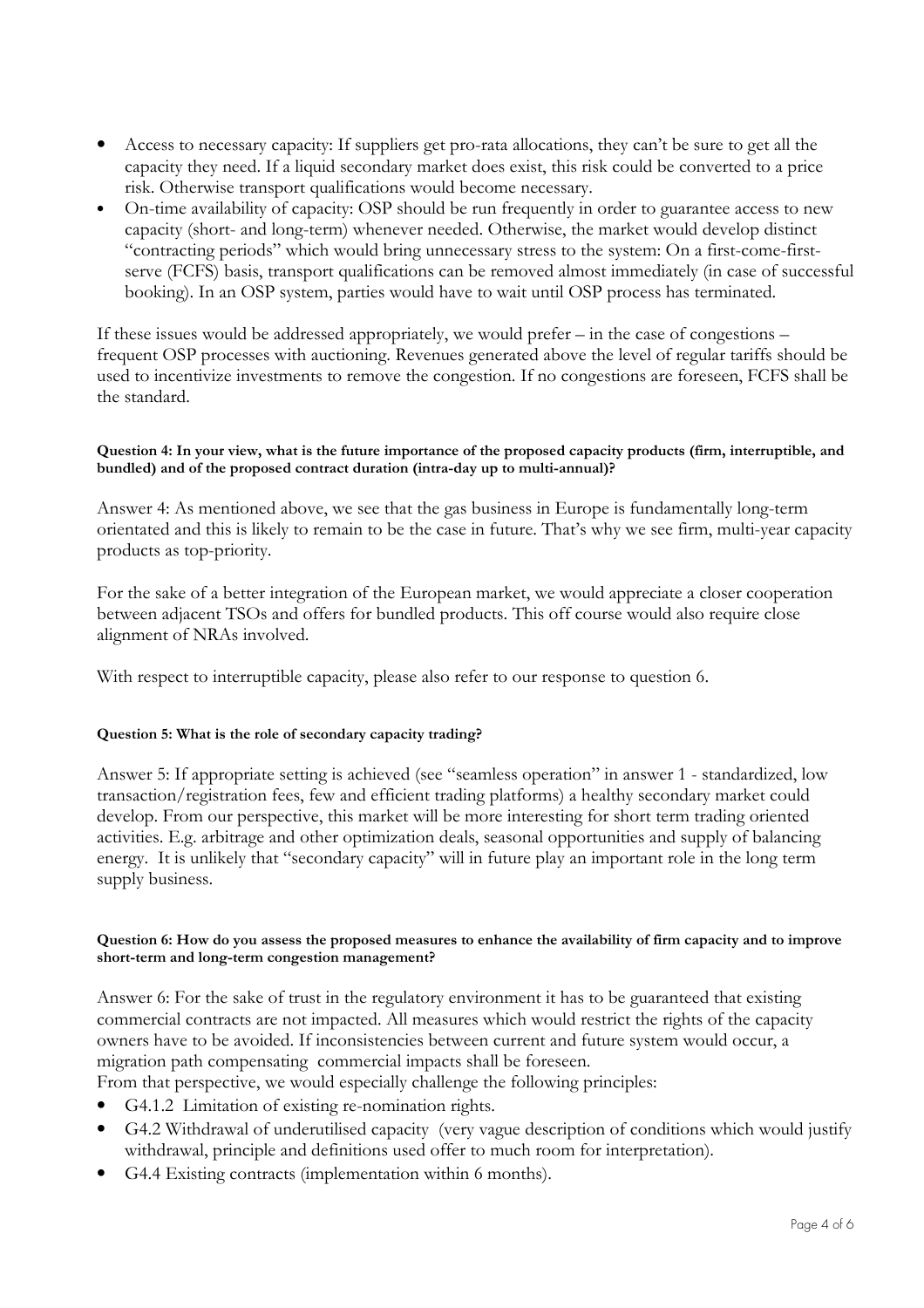Instead of these principles, we would propose to implement a fundamental change of the role of interruptible capacity. In our opinion, one of the main reasons for lack of short term firm capacity has to do with interruptible capacity and respective tariffs.

• As long as almost unlimited interruptible capacity can be sold – and tariffs do not differ very much from firm capacity - there is no incentive for TSOs to stretch their firm capacity calculation. Revenues can be generated either by sale of dedicated amount of firm capacity or – at a lower risk – with reduced amount of firm capacity and substituted by almost as expensive interruptible capacity. As a consequence, there is no commercial reason for the TSO to offer maximum amount of firm capacity in a system which is fully booked.

We therefore would propose to introduce a significant price spread between firm and interruptible capacity, e.g. interruptible tariffs at 5 or 10% of price for firm capacity. Additionally, TSOs would only be allowed to offer interruptible capacity if no firm capacity is available.

• Such a measure would not only trigger new ideas on TSO side. In addition, it would be a strong push for shippers/traders to sell "unused" firm capacity on the market. Because otherwise they would risk that competitors would buy (very cheap) interruptible capacity to supply customers. As the capacity would not only be very cheap, but also with a low risk of interruption (a fact well known by the holder of the "unused" capacity). This would trigger additional activities at the secondary market, as holders of the primary firm capacity would be keen to offer their "unused" firm capacity to the  $3<sup>rd</sup>$  parties.

If a price spread between firm and interruptible capacity would be established as described above, there would be no need to interfere with existing contracts (re-nominations rights or withdrawal) – as a liquid secondary capacity market would most likely develop almost immediately.

## Question 7: What are your views on the proposals? Do they address the problems? Will they lead to more effective capacity allocation methods being developed?

Answer 7: See comments above. Overall, it is a move in the right direction. Nevertheless, there are some fundamental issues which we believe should be sorted out before a step change improvement will be possible.

## Question 8: Are the needs of shippers performing supply activities properly taken into account?

Answer 8: Shell is an important shipper in Europe, therefore our shipper perspective is already covered in the answers given.

## Question 9: Are the proposed measures suitable to facilitate development of liquid gas markets?

Answer 9: There is no doubt that the measures proposed have the potential to facilitate a more liquid gas market. Nevertheless we believe that there would be measures which would have much faster and more efficient results. For example, an increased spread between interruptible and firm tariffs (as described in answer 6) would, if appropriately implemented, most likely kick-start the short term capacity market.